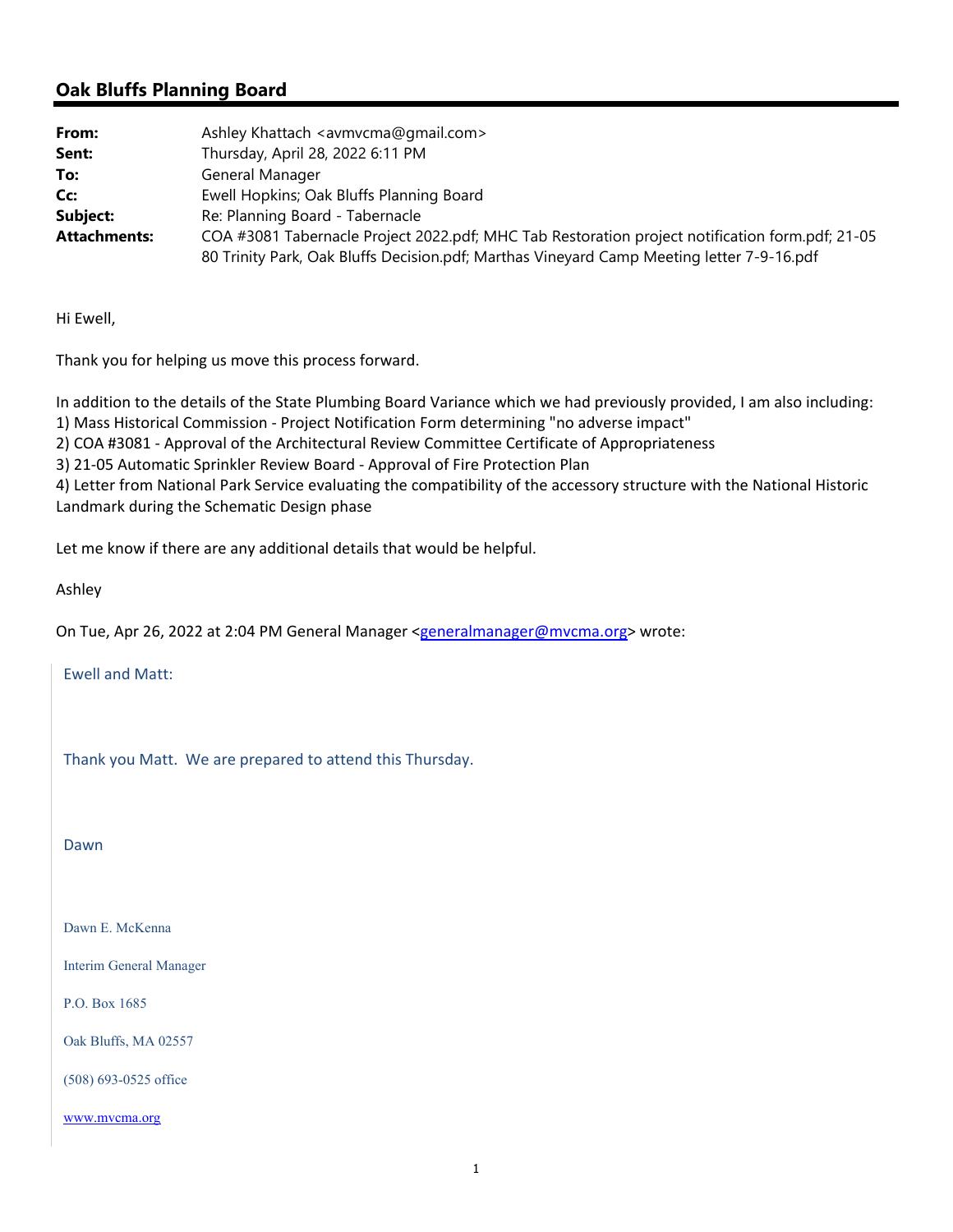## *for deliveries use 80 Trinity Park*



**From:** Local Inspector [mailto: localinspector@oakbluffsma.gov] **Sent:** Tuesday, April 26, 2022 1:59 PM **To:** Ewell Hopkins; Oak Bluffs Planning Board **Cc:** Ashley Khattach; General Manager **Subject:** Planning Board - Tabernacle

Ewell,

 Dawn Mckenna from the MVCMA has tried reaching out to Kim, but in her absence I figured I would ask you. She noticed that the Tabernacle is on your agenda for this Thursday, and she is just trying to confirm that is correct because she never got a confirmation from Kim. Dawn and her daughter Ashley who are both involved with the project are copied on this email.

Thank you,

Matt Rossi

Alternate Building Inspector

Town of Oak Bluffs

localinspector@oakbluffsma.gov

508‐693‐3554 ext 156